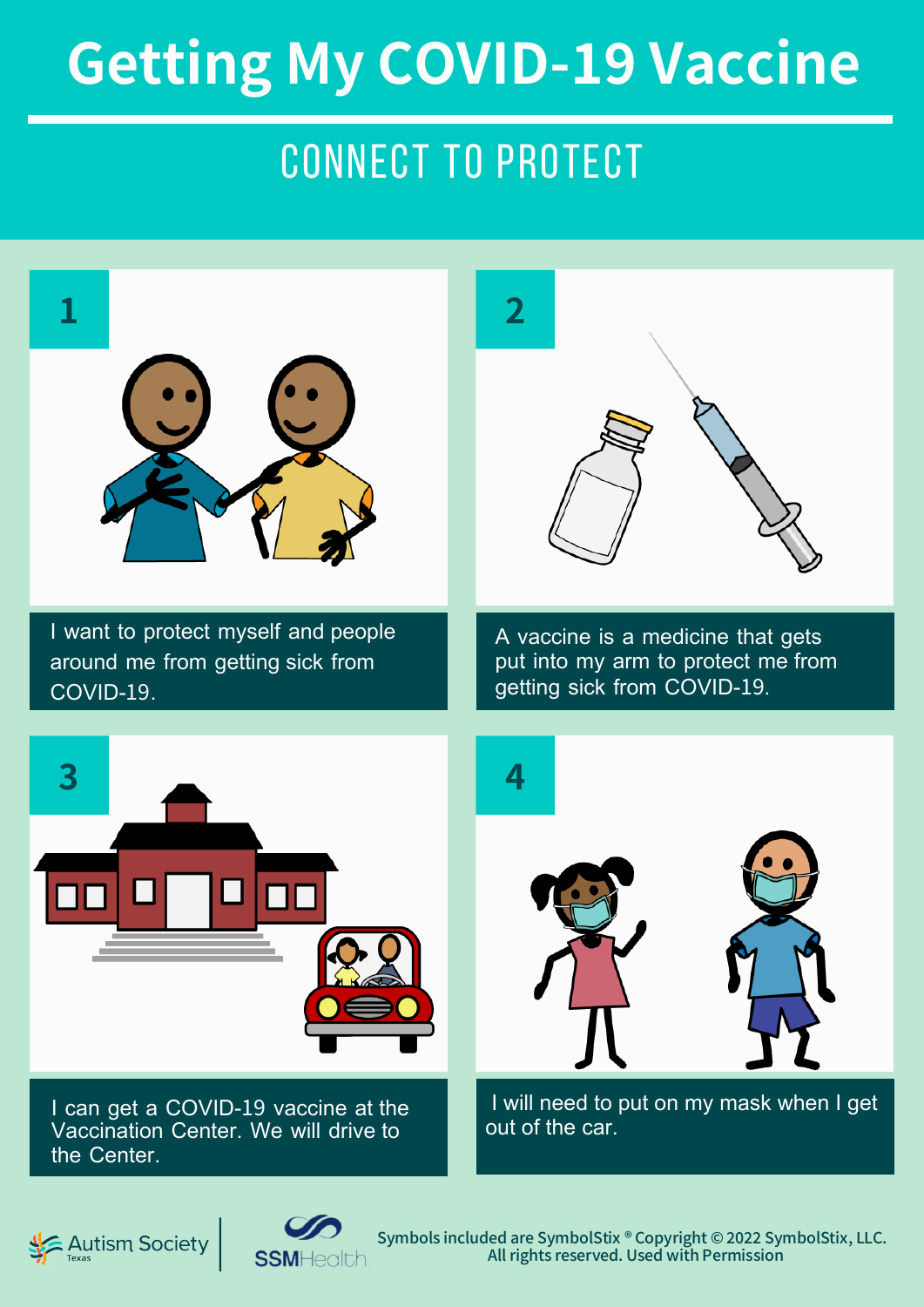### connect to protect



I will go into the building and we will register by giving my name, birthday, and answering questions from the helper.

A helper will show me where to go. I will go with the helper and my family.



Helpers may be dressed up in gowns, gloves, masks, and face shields.



Even though I can't see their faces, the helpers are very happy to see me.



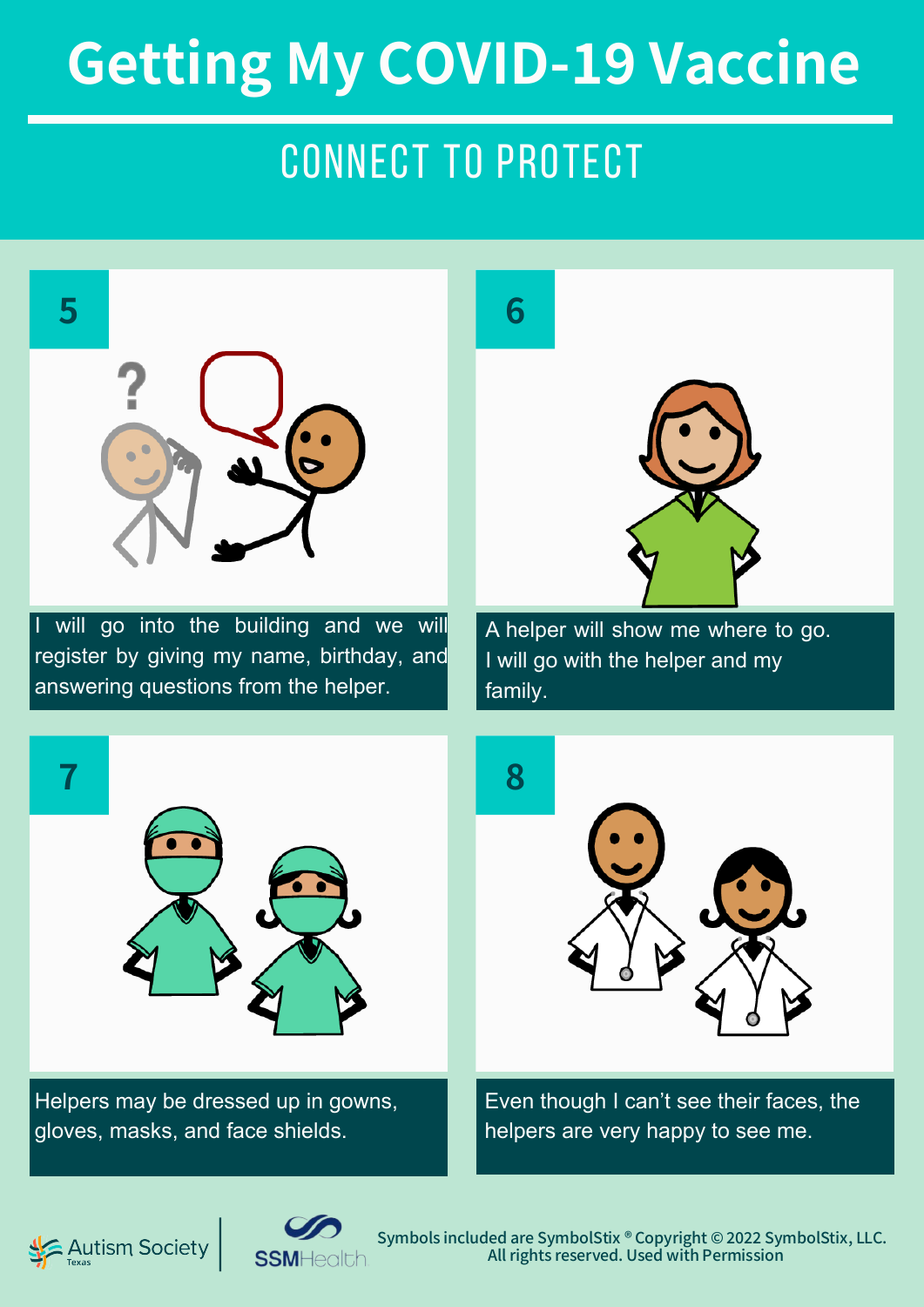### connect to protect



Symbols included are SymbolStix ® Copyright © 2022 SymbolStix, LLC. All rights reserved. Used with Permission

**SSM**Health.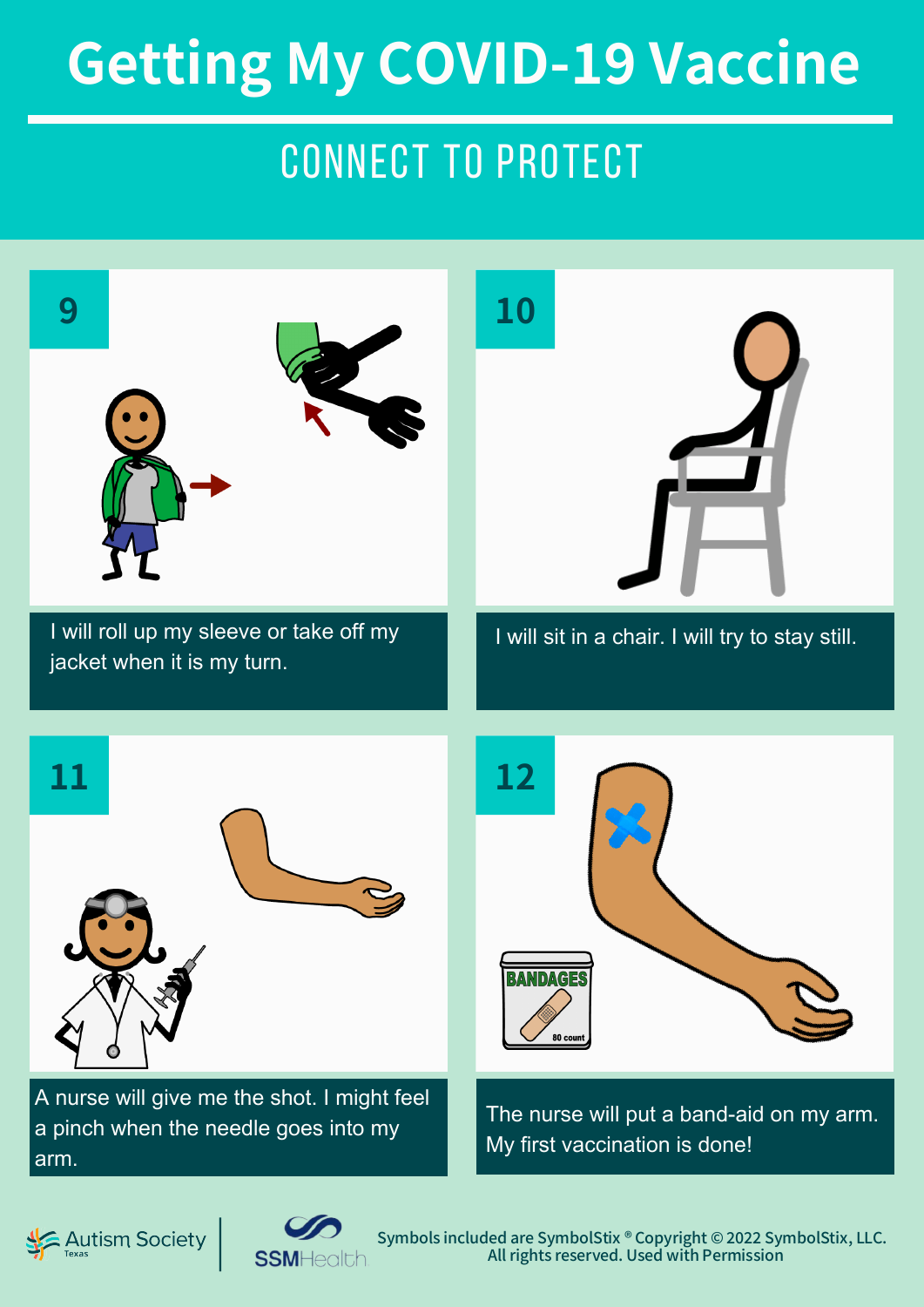### connect to protect



My family will be very happy that I am keeping myself from getting sick.



My helper will show me where to go next. I will stay at the Center for 15 minutes after my vaccination.



I can sit and wait, or explore the classroom and play with toys.



A helper will tell me when it is time to leave.